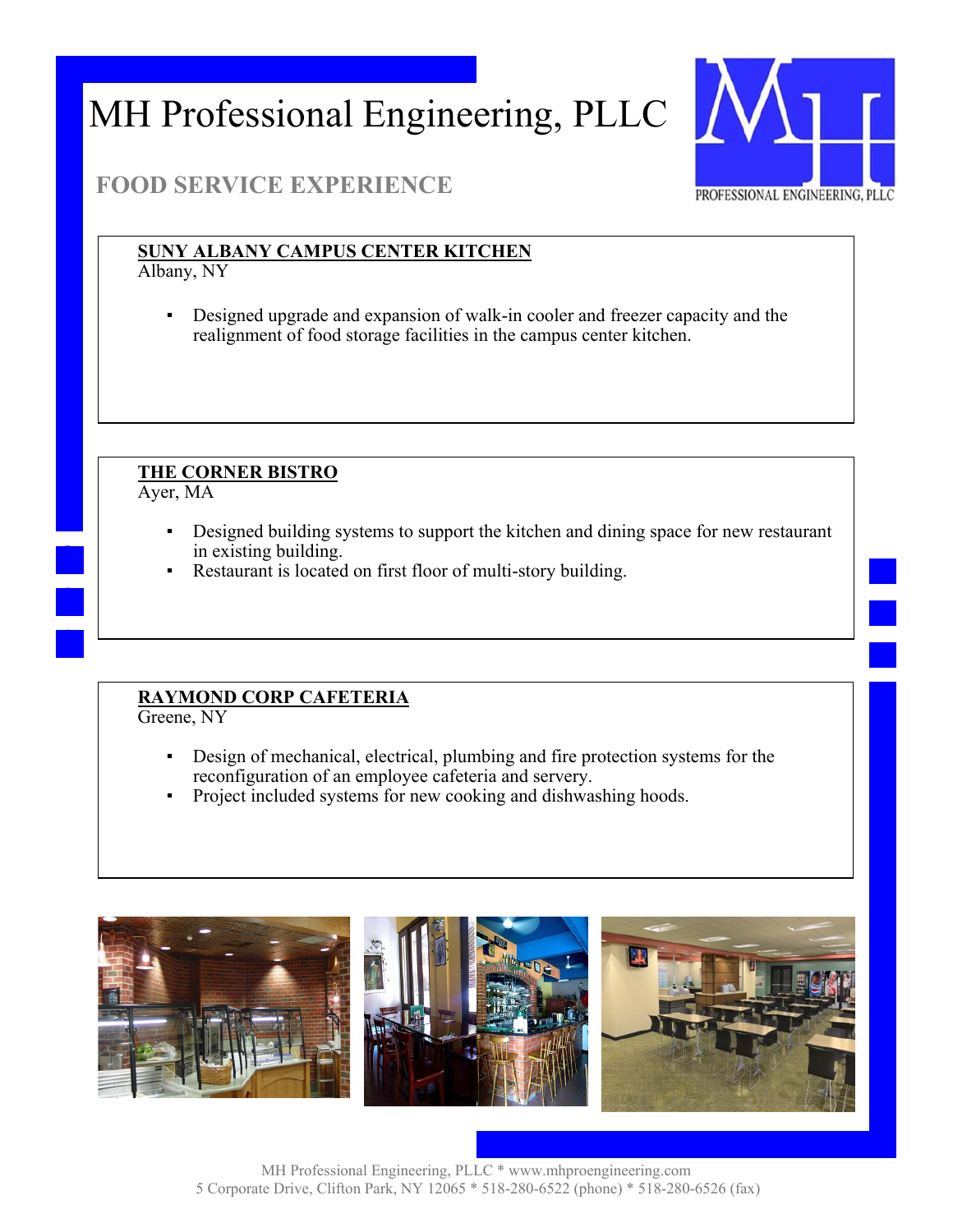

## **FOOD SERVICE EXPERIENCE**

## **BUILDING #75, ST. LAWRENCE PSYCHIATRIC CENTER**

Ogdensburg, NY

- Designed the complete rehabilitation of production kitchen.
- This kitchen served the resident population of the building and the entire campus.



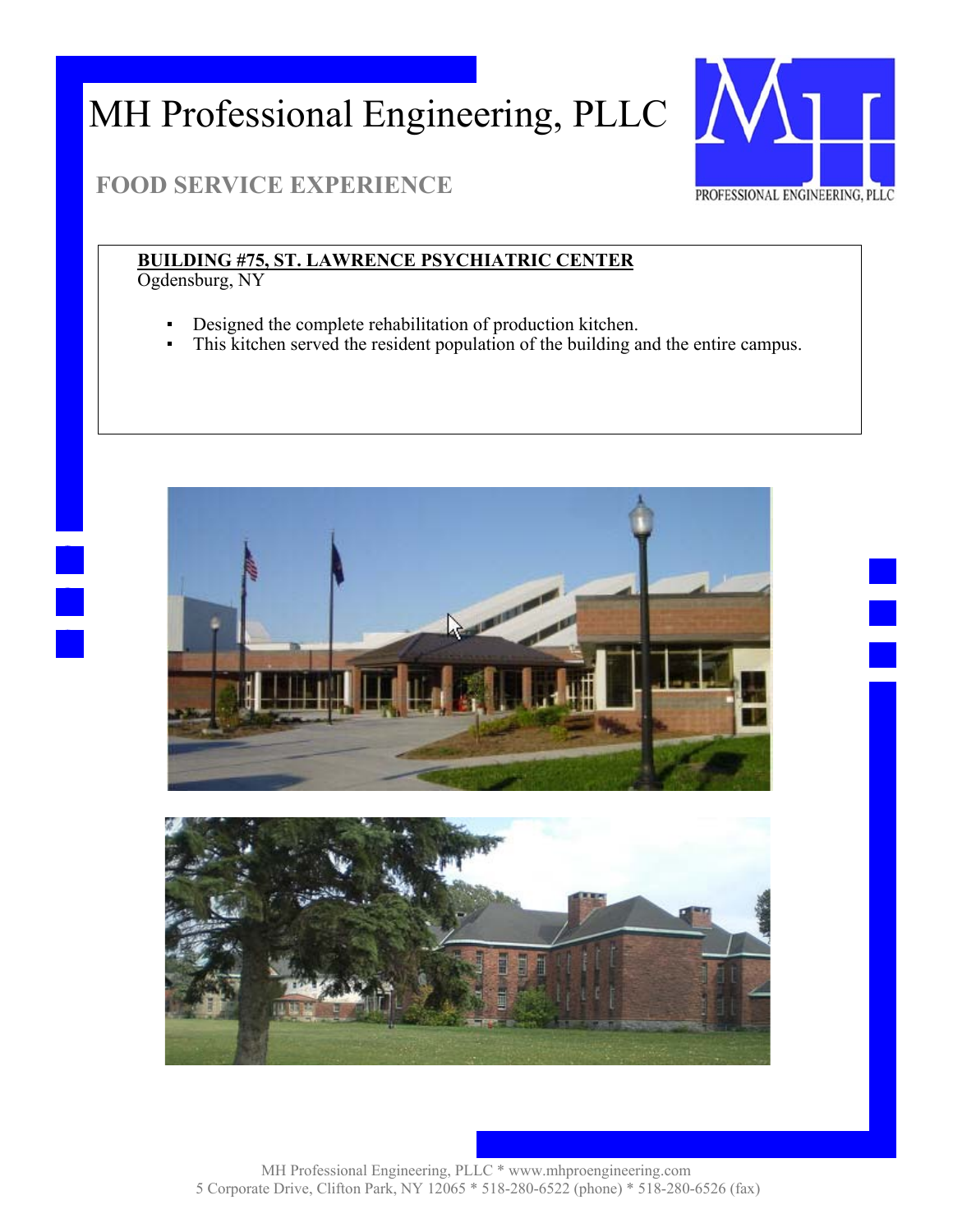

### **FOOD SERVICE EXPERIENCE**

### **ALBANY MEMORIAL HOSPITAL CAFETERIA**

Albany, NY

- Redesigned lobby toilet rooms.
- Designed complete renovation of hospital public cafeteria and servery.

#### **STARBUCKS, SHERATON HOTEL LOBBY**  Boston, MA

Modified and expanded existing building systems to meet corporate requirements.